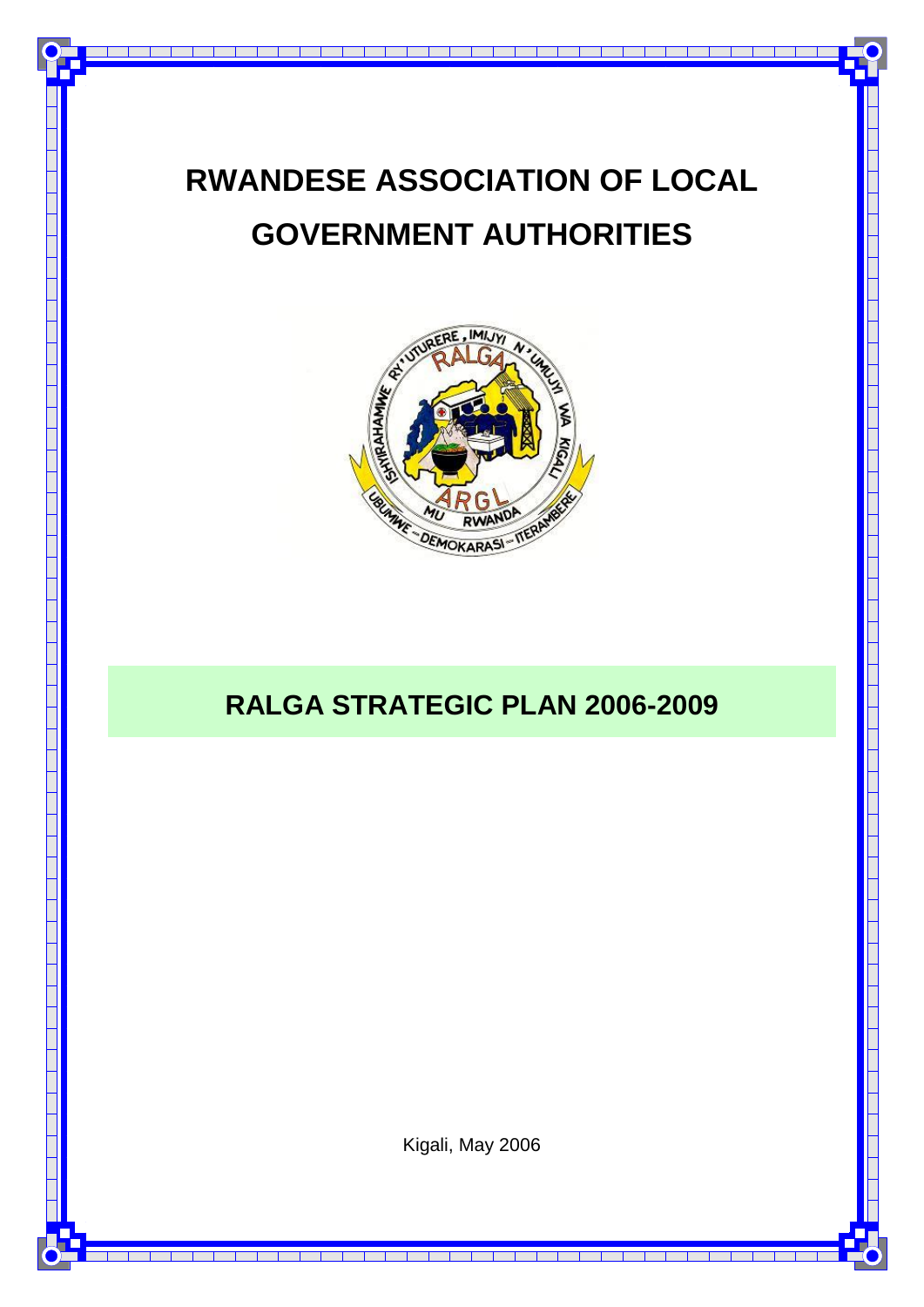## **CONTENTS**

| $\mathbf 1$ .<br>3.<br>4. |     |                                                                                                                                                                                                            |  |
|---------------------------|-----|------------------------------------------------------------------------------------------------------------------------------------------------------------------------------------------------------------|--|
|                           |     |                                                                                                                                                                                                            |  |
|                           |     |                                                                                                                                                                                                            |  |
|                           | 4.1 | Strategic objective 1: RALGA is a well established membership<br>organisation and has represented Rwanda's local government authorities<br>in relevant forums and is recognized as the mouthpiece of local |  |
|                           | 4.2 | Strategic objective 2: Lobby and Advocacy for Rwanda's local authorities10                                                                                                                                 |  |
|                           | 4.3 | Strategic objective 3 : Capacity building for local governments in Rwanda                                                                                                                                  |  |
|                           | 4.4 | Strategic objective 4 : RALGA manages to be an effective and efficient                                                                                                                                     |  |

**ANNEX 1: LOGFRAME ANNEX 2: BUDGET ANNEX 3: ORGANOGRAM**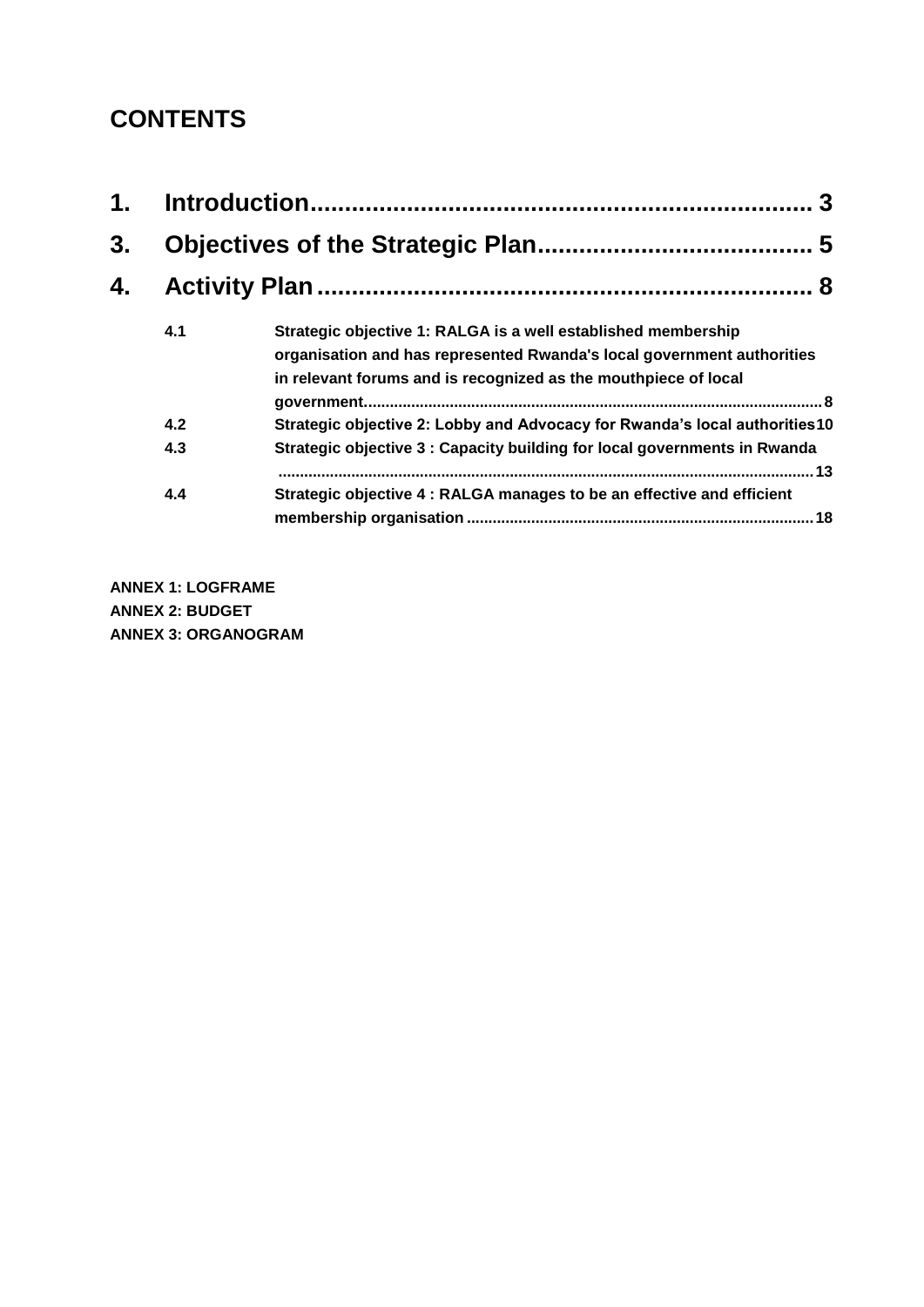## <span id="page-2-0"></span>**1. INTRODUCTION**

RALGA presents its revised strategic plan 2006 – 2009 in this document. The revision of the original plan was decided upon following the administrative reform in Rwanda (2005) that dissolved the association's membership and the recommendations of the institutional analysis that was carried out in October 2005. The plan differs from the previous version in the sense that it is more closely formulated against the core functions of a national local government association, notably: 1) representation of local governments, 2) lobby and advocacy on their behalf and 3) capacity building for the membership. This framework enables consequent monitoring of the implementation. Strategic choices have been made and priorities set. It has delineated RALGA's role in capacity building. It has reduced the number of occasions where RALGA is project implementer on behalf of external parties.

The above does not mean that RALGA has reduced its ambitions, on the contrary! The plan is ambitious but realistic. It is a framework for the coming 4 years. It leaves enough breathing space for the association, meaning that it should be able to respond to immediate priorities when they present. Ultimately the plan will need to be adjusted and updated at regular intervals, which will normally be done in annual working plans. The RALGA annual plan for 2006 has been integrated in this strategic plan. The annual plan for 2007 will be endorsed by the RALGA board in December 2006.

The strategic plan is all inclusive in the sense that it incorporates all support provided by donors and development agencies. It provides for the benchmarks that are part of the framework contract for basket funding of the Association that has been signed with SIDA on March 15, 2006 and is likely to be followed by Canada and the Netherlands. Support by US Aid through the Twubakane program and by DED have been incorporated in the plan.

The plan has anticipated funding decisions of the above mentioned partners. It also assumes that all members will pay in their membership fees. If so, the strategic plan can be implemented as it is presented. Budget cuts are necessary when anticipated support is not provided. The attached budget throws light on the financing of the strategic plan.

The plan is divided into 3 main chapters, following the logic of the strategic planning process.

- 1. Chapter 2 will highlight on RALGA 's mission statement;
- 2. Chapter 3 will present RALGA 's mandate and expected results;
- 3. Chapter 4 presents a detailed activity plan an outputs in time.

The strategic plan has been prepared in March 2006. Consultations have been made with RALGA 's governing board, RALGA 's staff, RALGA 's membership, RALGA 's donors and some external parties. A draft version of the plan has been commented upon by RALGA 's staff. The overall process has been guided by RALGA's secretary general Mugaga Johnson. The plan will be submitted for approval to the RALGA General Assembly in April 2006.

The strategic plan includes a logical framework and a budget.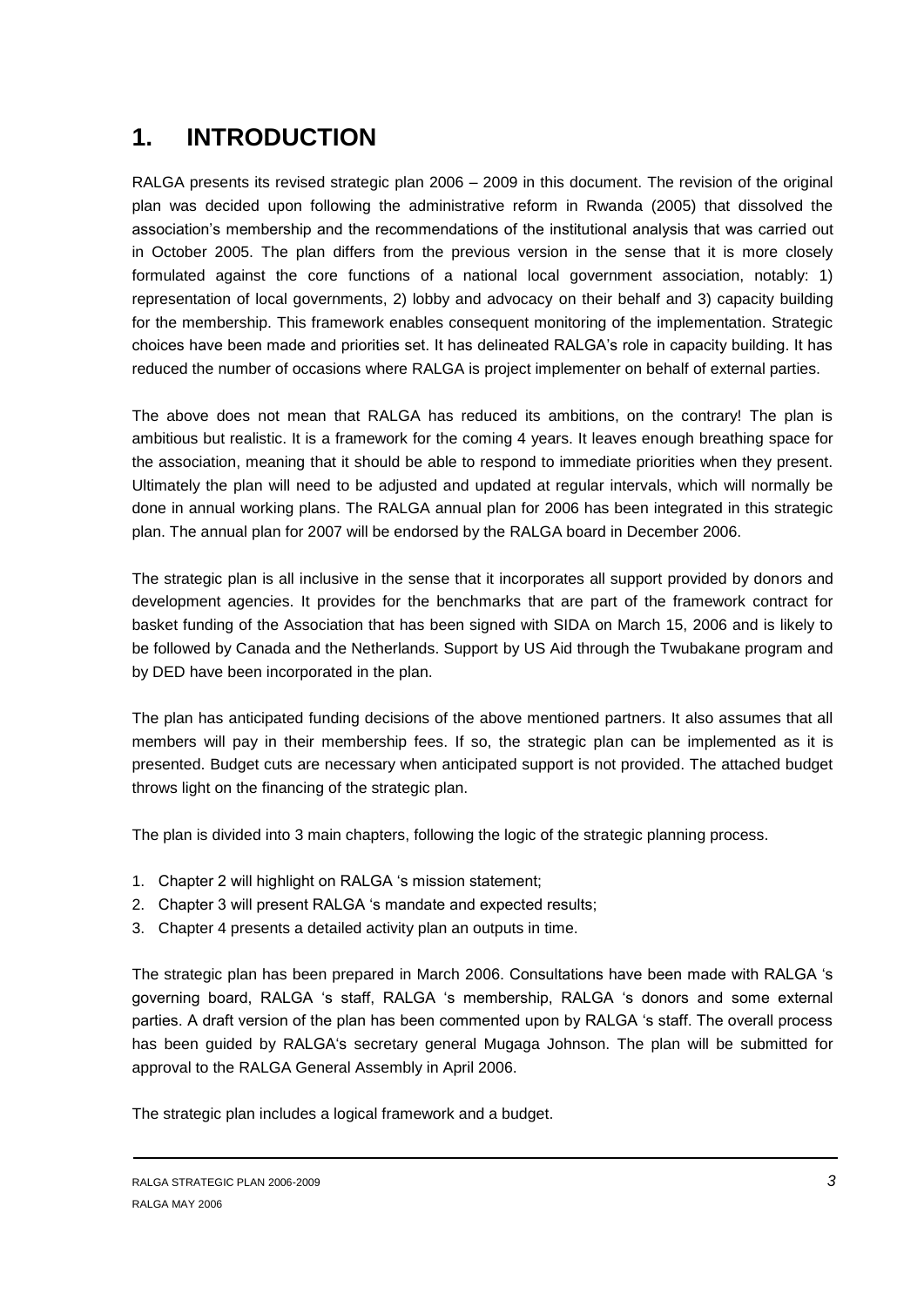## **2. RALGA MISSION STATEMENT**

RALGA's mission is to strive for an efficient, effective, transparent and accountable local government in Rwanda.

The vision of RALGA is realizing democratic decentralisation in Rwanda, whereby local governments, while becoming increasingly more important, respond to the demands of the people, are righteous, democratic and participatory, and are citizen, investor and donor friendly. This demands that local authorities in the country will become places free from injustice, corruption, nepotism, segregation, sectarianism and any other malpractice that may hamper good governance and deter the decentralisation process that the country has adopted as a vehicle for a smooth and quick service delivery and a tool to alleviate poverty.

RALGA is a membership organisation. Local Governments are its members. They are represented by elected councillors, mayors and vice-mayors but also by technicians like the executive secretaries. As a membership organisation it will represent their interests. In that sense it is a political organisation. Not to be confused with party politics! RALGA is non-partisan.

RALGA believes in building bridges. Bridges with central government, civil society organisations, private sector organisations, development agencies but most of all with the Rwandese population. It strives to mainstream gender to promote equality between men and women.

RALGA however also realises that decentralisation does not always come forth out of love for local government only. Governance is to some extent a power issue. That is why RALGA will advocate that when tasks and responsibilities are transferred to local governments there will be concomitant funding. That is also why RALGA will seek to be involved when legislation effecting local governments is drafted.

RALGA, like most local government associations worldwide, is an association and it is nongovernmental, however its members are all local governments. This unique figure provides RALGA with an independence that it needs to fulfil its task. It can and will be held accountable by its board and its general assembly only! Having said this RALGA is obviously grateful for the recognition that it enjoys from the government of Rwanda and the international community.

By 2009 RALGA is a consolidated and respected professional membership organisation with a board that shows political leadership and a staff that has a high professional working ethos.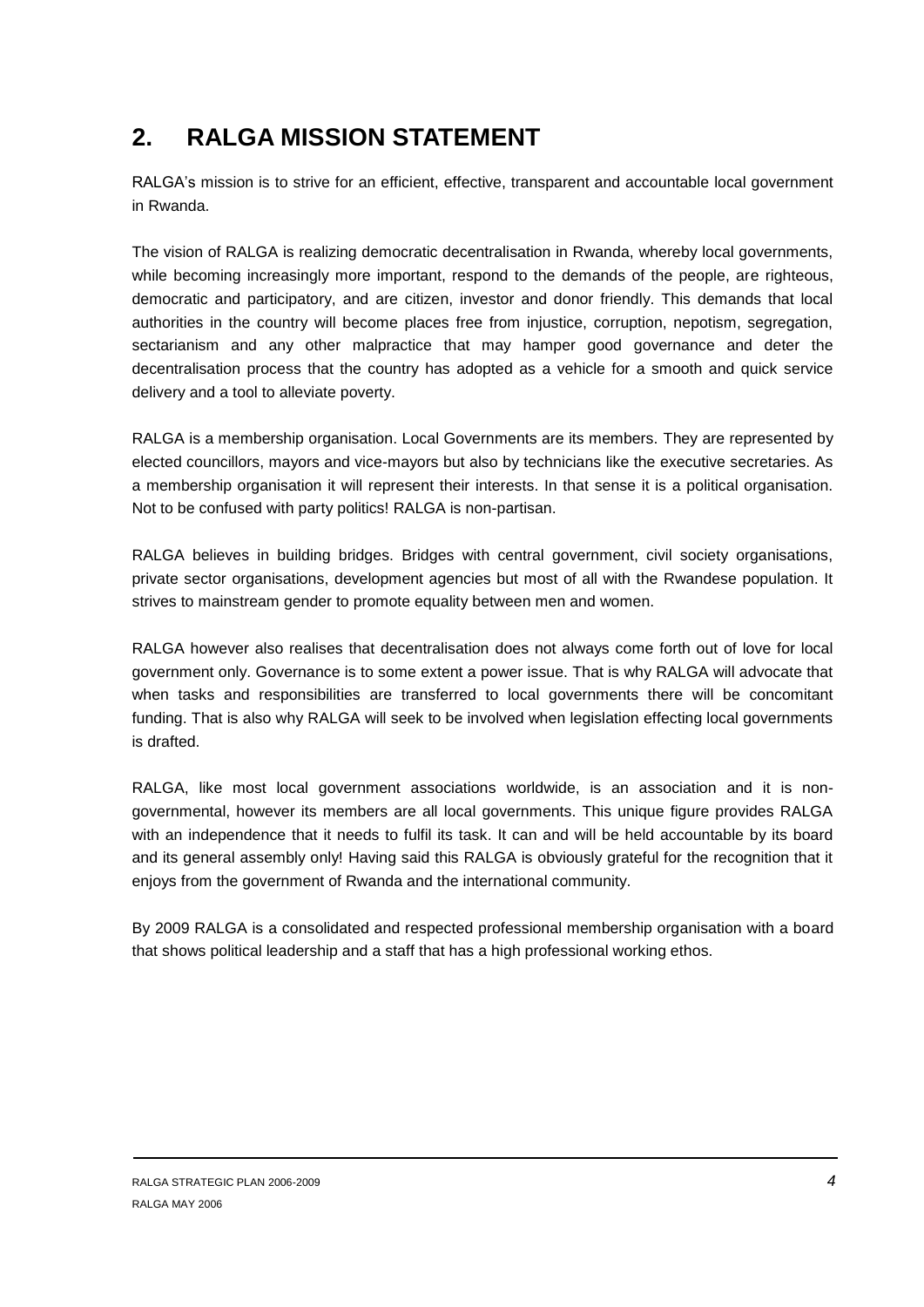## <span id="page-4-0"></span>**3. OBJECTIVES OF THE STRATEGIC PLAN**

From RALGA's mission statement its mandate in terms of the core functions can be derived, notably: 1) representation of local governments, 2) lobby and advocacy on their behalf and 3) capacity building for the membership. Combined with the objective to manage these three core functions the four objectives of the association are presented in this chapter.

## 1. RALGA mandate is to represent Rwanda's local government authorities in and outside the country

## *The expected output is:*

RALGA is a well established membership organisation and has represented Rwanda's local government authorities in relevant forums and is recognized as the mouthpiece of local government

## *The assumption is:*

The newly created Districts will adhere to RALGA in a similar way as the old Districts did.

## Success indicators are:

- Evidence of strong membership involvement through well attended general assemblies, board meetings and a lively commission structure;
- Regular and secure communication between RALGA and its membership through meetings, visits to Districts and other forms of communication as reflected in RALGA' s communication strategy;
- RALGA participation in relevant forums that deal with Local Government in Rwanda and a clear evidence that this participation has resulted in decision making in the interest of Local Government in Rwanda;
- Evidence that RALGA is perceived as the mouthpiece of Local Government in Rwanda by increasing requests from central government, NGO's and international (donor) organisations for RALGA' s opinions
- Evidence that RALGA has managed to purchase in bulk goods and services for its membership that are offered to them at lower costs;
- RALGA represents successfully Local Government in Rwanda in international forums such as the East African Association of Local Authorities and the world organisation United Cities and Local Governments (UCLG).

## 2. RALGA 's mandate is to lobby and advocate for Rwanda's local government authorities

*The expected output is:*

- RALGA has influenced central government policies that affect local authorities and it has lobbied successfully for the interests of local authorities.
- RALGA has a well designed and elaborate lobbying strategy
- Information on key advocacy has been researched and documented
- Weekly 15 minutes radio broadcast messages on local government matters are collected and edited in advance
- Plan of activities on advocacy information, education and communication is prepared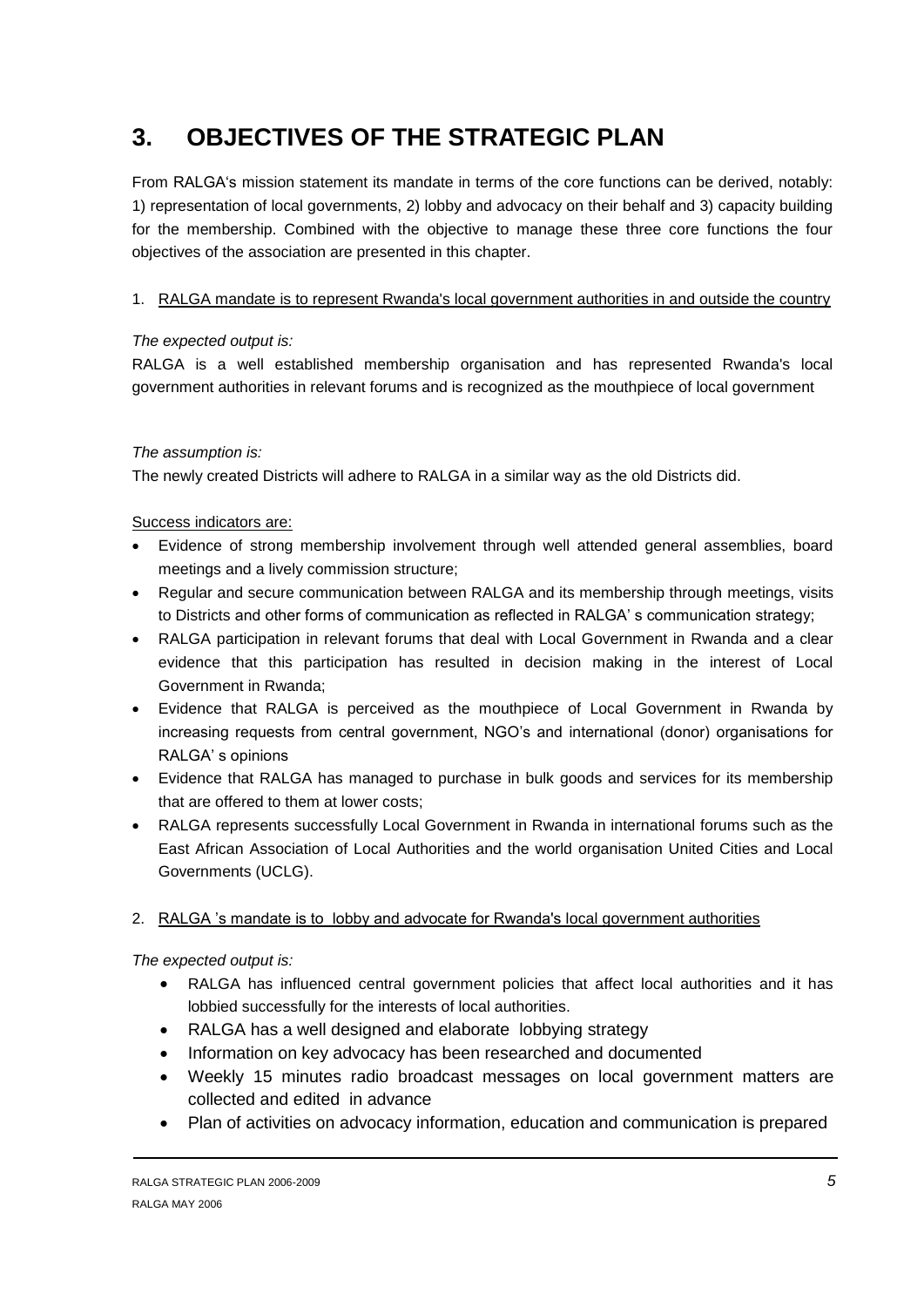- National events and fairwell ceremonies have been identified and planned for
- Website and intranet with members is regularly updated
- Plan and budgets for the organisation of yearly local government competition and award is in place
- RALGA is an active member of (restrictive number of) boards that deal with local governance
- Produce clear political statements within the RALGA commissions and in the board
- Meetings aimed at marketing RALGA among the stakeholders are conducted

## *The assumption is:*

Central government and all stakeholders will remain with a positive and supportive attitude towards RALGA despite the fact that opinions on several Local Government matters might diverge.

## Success indicators are:

- there is a clear evidence (e.g. in policy papers and legislation) that central government policies have adopted local government viewpoints as results of RALGA lobby;
- there is evidence of more fiscal transfers from central government to local governments with less strings attached;
- there is evidence of an increasing local taxation power for local governments in Rwanda;
- RALGA is permanently representing local governments in relevant boards such as CDF, NDSC<sup>1</sup>, etcetera.
- Research results on advocacy have been used and have created impact on the targets
- One Advocacy and Lobbying Strategy is completed and used by the board of RALGA
- 30 Districts and the City of Kigali use intranet to communicate and share information on all matters relevant to the Association
- Local government competition and awards in and for 8 different areas/sectors are determined and implemented by all districts and the city of Kigali in one year.
- Produce 2 clear political statements once every convening of the board and the Annual General Assembly
- Participate in only national and international strategic meetings that can market RALGA
- 3. RALGA mandate is to build capacity of Local Governments in Rwanda

## *The expected output is:*

RALGA has contributed significantly to the quality of Local Administration capacity building RALGA train, advise and monitor gender approach in district planning and budgeting

## *Success indicators are:*

-

- Evidence of mediating role of RALGA, meaning that RALGA would have successfully linked capacity building service providers to the needs of their members at local level;
- Evidence that RALGA is able to assess the quality of the service providers and inform the members accordingly;

<sup>&</sup>lt;sup>1</sup> National Decentralisation Steering Committee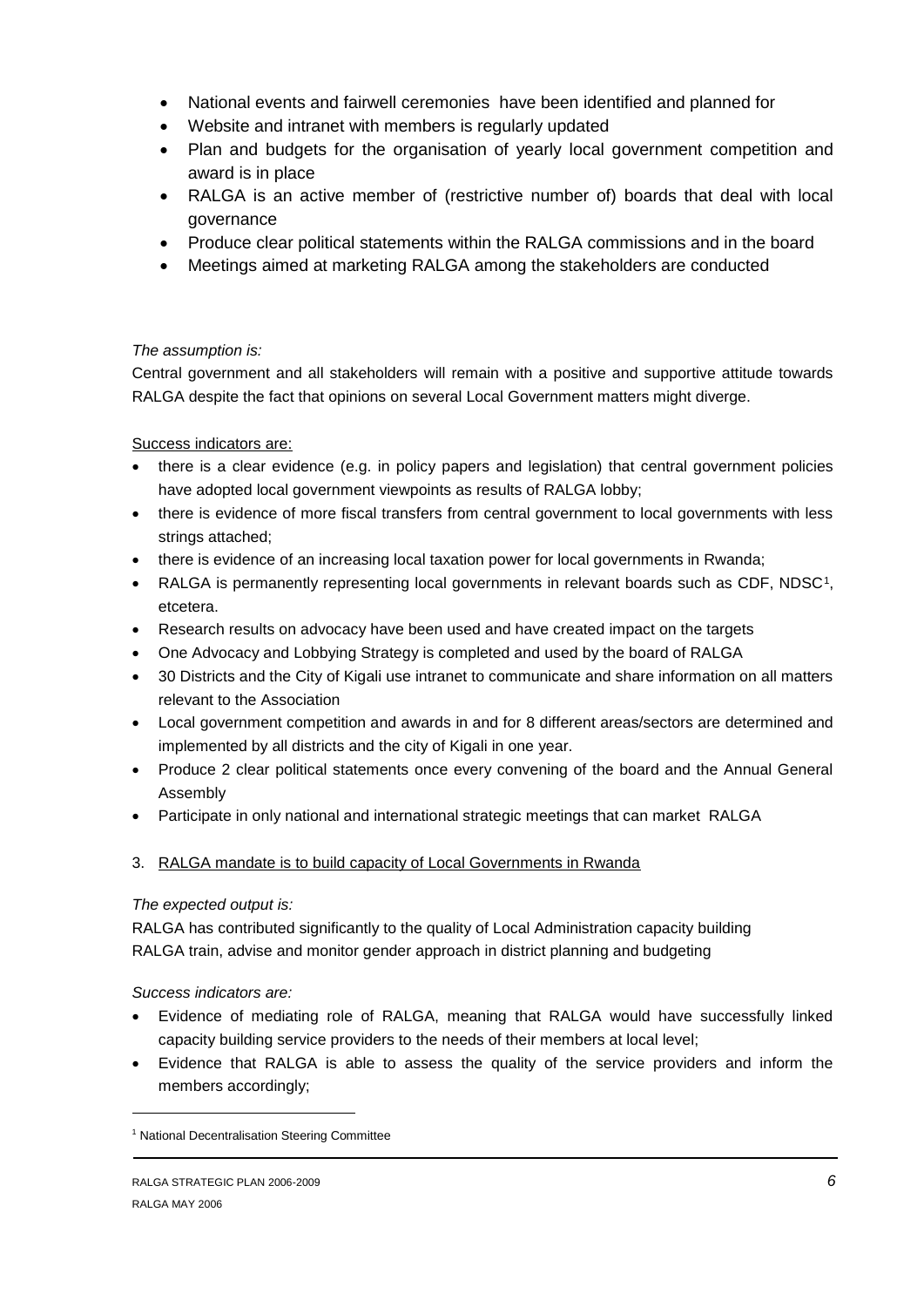- Evidence of gender mainstreaming in Local Government in Rwanda;
- Evidence for capacity building for elected women
- RALGA has designed its capacity building strategy;
- Evidence of elected District staff, handbooks, exchange visits, and technical forums where exchange is taking place etcetera
- RALGA has put in place a monitoring system for its strategic plan that enables the association to timely report to the membership and the donors and to make its analysis on the progress in the implementation of its plan and the eventual changes thereto;
- RALGA has procured technical assistance that will assist the association upon its demands.
- 4. In order to fulfil its mandate RALGA needs to be an effective and efficient membership organisation

## *The expected output is:*

RALGA is a well established, effectively run membership organisation with a competent staff.

#### *The assumption is:*

RALGA manages to interest sufficient donors and is able to collect the membership fees according to its regulations to finance its plan.

#### Success indicators are:

- RALGA has a well functioning secretariat with a competent staff guided by a board that takes its responsibility when needed;
- RALGA disposes of its own office and library and is well equipped;
- RALGA produces annual audited financial and narrative reports;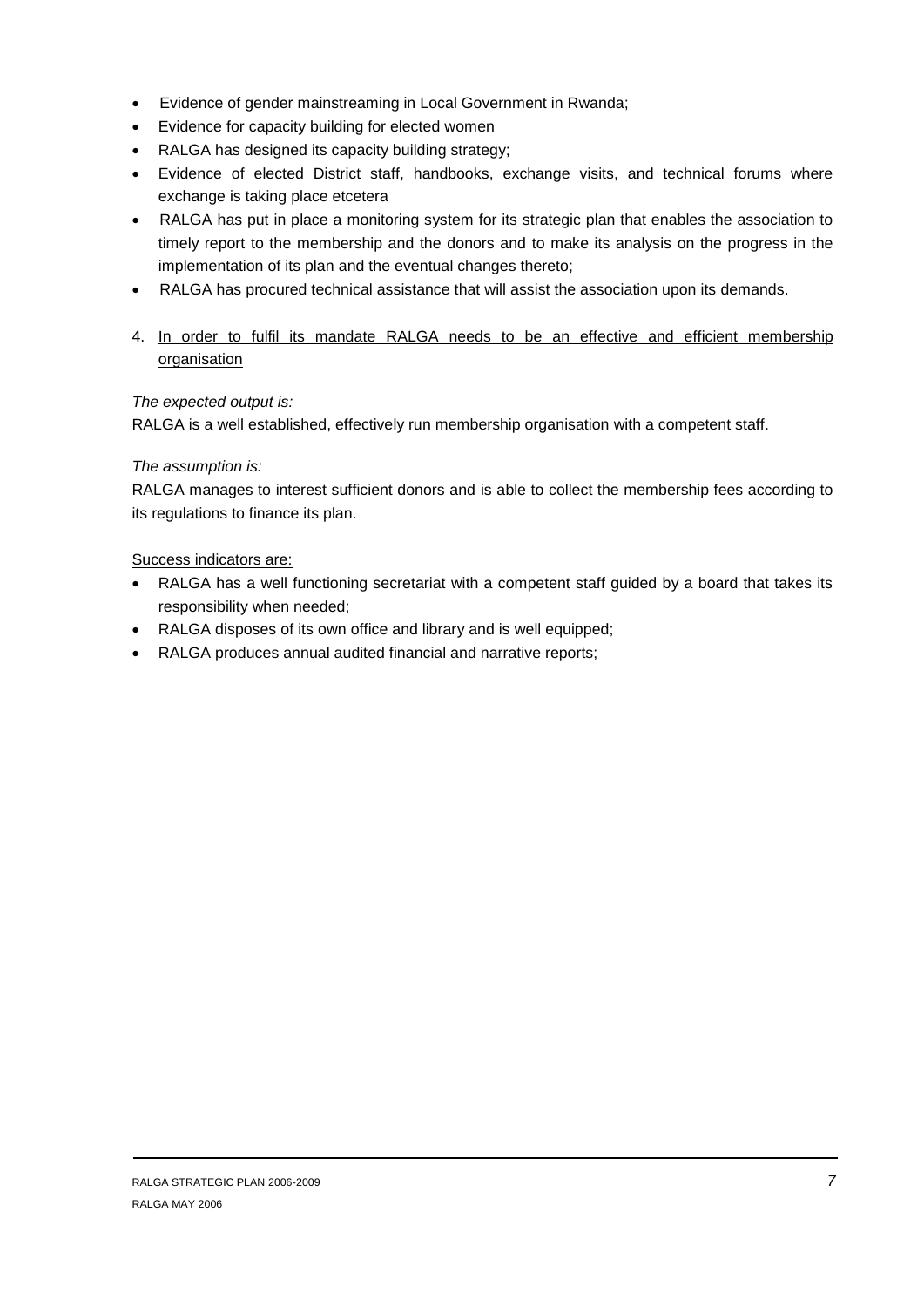## <span id="page-7-0"></span>**4. ACTIVITY PLAN**

## <span id="page-7-1"></span>**4.1 Strategic objective 1: RALGA is a well established membership organisation and has represented Rwanda's local government authorities in relevant forums and is recognized as the mouthpiece of local government.**

The activities under this strategic objective are:

## *1.1 Organisation of regular board meetings, two yearly General Assemblies and a board retreat every after two years.*

This activity refers to the organisation of the political side of RALGA. In the first year of this strategic plan RALGA will need to secure its new membership base as a result of the re-districting process in Rwanda and the local elections. A new board will be elected by the general assembly in April 2006 and a new commission structure will be designed. The RALGA organisational documents will be reviewed. It is expected that in 2006 RALGA will need to make a grand effort to a reach a common understanding with its membership on the roles and responsibilities of the Association.

#### Success indicators are:

- On an annual basis two general assemblies (July December) are held with an attendance of over 80% of the 124 representatives of Rwandese Local Governments; General Assemblies take decisions that guide the Association;
- RALGA has ensured that by mid 2006 at least 24 out of 30 Districts and the City of Kigali have subscribed to the organisation; by January 1<sup>st</sup> 2007 all Local Governments have become RALGA members and pay their membership fees;
- RALGA has reviewed its organisational documents by March 2006 and has successfully managed the transition period;
- On an annual basis regular (4 to 6) board meetings are held with a general attendance of over 70% of the 10 board members; Board meetings guide the RALGA staff on their activities and might urge the staff to take up urgent projects when the situation so dictates;
- Board retreats will be organised every two years which will serve as an internal reflection mechanism on how the Board is functioning.

#### *1.2 Revitalise the commission structure and assign staff members to the various committees*

The RALGA commissions have an important role to play when it comes to specific matters that relate to Local Government in Rwanda. Since a listing of all these matters could easily result in over twenty (20) commissions RALGA has opted for a policy by which only 4 permanent commissions will exist and others will be called on an ad-hoc basis. The legal policy officer is in charge of the commissions whereas other staff members will advise commissions when it comes to their specific fields of expertise.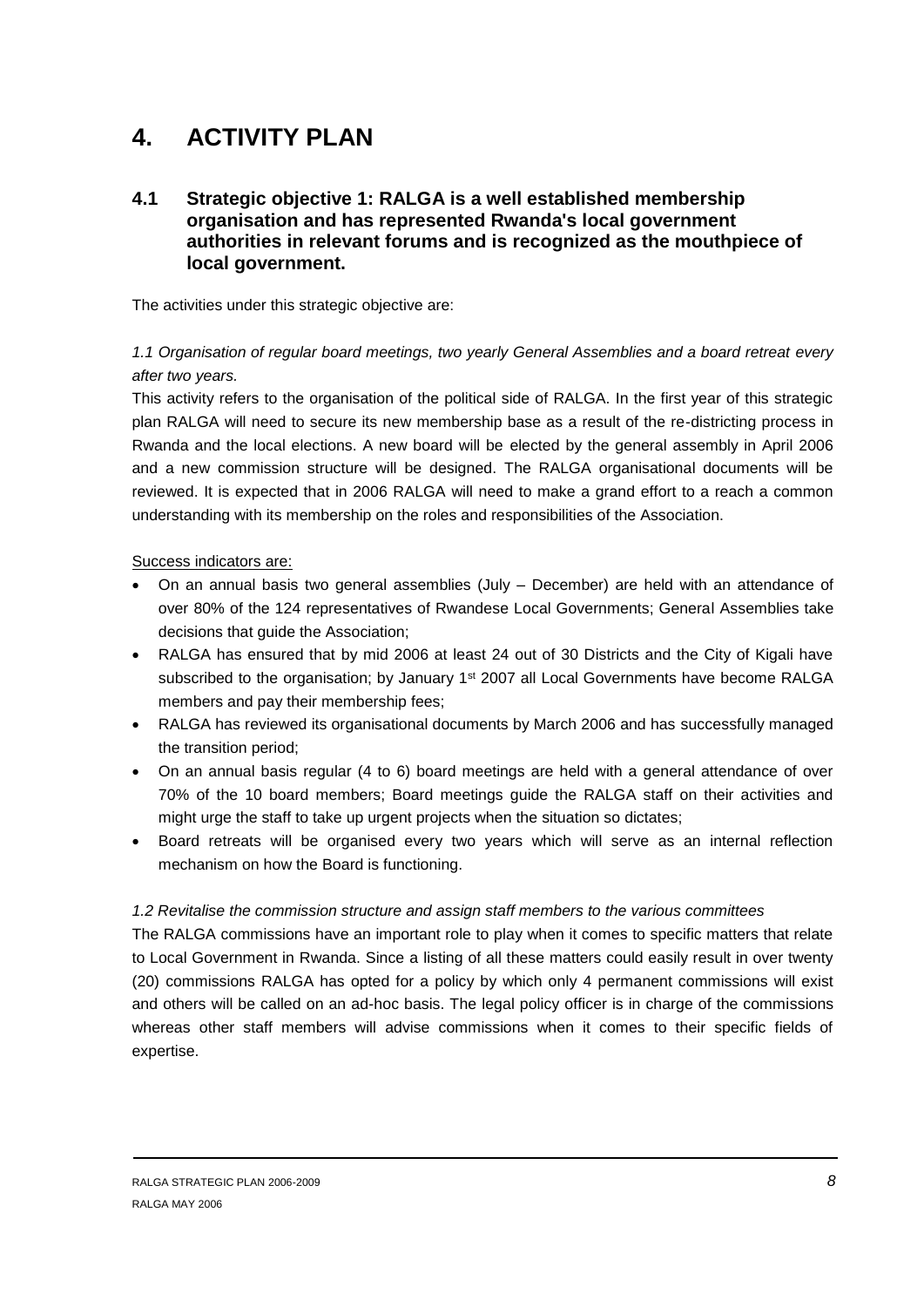Success indicators are:

- RALGA commissions take political stands in their meetings which are well prepared by RALGA staff; Political stands are communicated by RALGA in relevant forums in and outside the country;
- At least seven annual meetings of commissions composed of five members are held.

## *1.3 Organise regular field visits to ensure communication with membership and ensure increased visibility of the association*

Being part of RALGA's communication policy regular field visits will be made to consult the membership. This will ensure that there is a good understanding in the secretariat of the needs of the membership and increase the visibility of the Association within the country. In the 2006 local elections RALGA has played a monitoring role.

## Success indicators are:

- RALGA technical officers will spend an average of 40% of their annual working days in visiting the Districts, which will be reported in six monthly RALGA progress reports;
- Filed visits result in RALGA 's capability to voice the needs and concerns of Local Governments and to establish productive linkages for their members (e.g. NGO support in specific areas);
- Membership appreciation of RALGA 's presence in the field is expressed in General Assemblies and results in a strong membership bond with its association;
- The local elections have been monitored by RALGA in a selected number of Districts.

## *1.4 RALGA represents its members in international forums*

Local governments meet, exchange, lobby and learn from one and each other in international contexts. In the regional setting EALGA, the East African Local Government Association, has been founded recently and RALGA will play an important role in this network. Also on a world scale, RALGA will assume a role in UCLG (United Cities and Local Governments). RALGA sits in the board of both organisations. RALGA will foster its particular relationship with the national local government associations of Sweden (SALA) and the Netherlands (VNG) as a result of their involvement in the creation of RALGA.

## Success indicators are:

- RALGA (selected board members and secretary general) will participate in relevant meetings and exchanges, such as Africities (September 2006), UCLG Africa section meetings and EALGA gatherings;
- Participation has resulted in strong ties between national local government associations in (East) Africa which results in capacity building initiatives, joint publications and increased recognition of the voice of Local Authorities in poverty reduction strategies, eradication strategies of pandemic diseases etcetera.

## *1.5 Joint purchasing for local authorities (fuel coupons, insurance, motorcycles etc..)*

Representing its members is not only evident on a political and policy level, but also in activities where a joint operation can result in a benefit for all members. RALGA has in the past successfully negotiated contracts with insurance companies and suppliers of goods and services that were beneficial to its members. Also some feasibility studies have been made for the establishment of a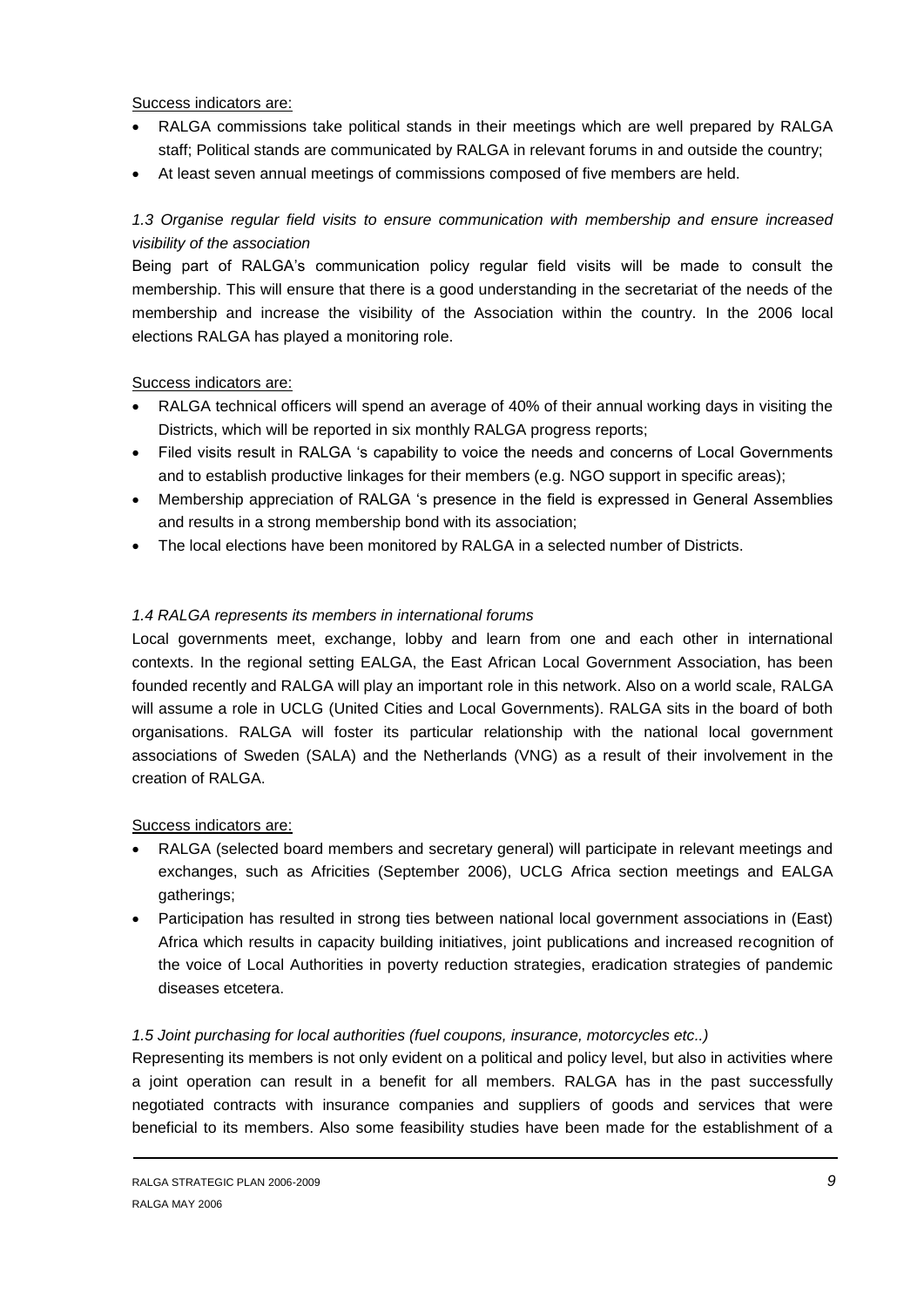RALGA Bulk Purchasing Company. This is however not to be expected in the first half of this strategic plan period.

## Success indicators are:

- RALGA will continue to negotiate commercially interesting deals for its members with suppliers of goods and services;
- RALGA has organised a Local Government Fair in 2008 related to a general assembly where service providers can present their products to the RALGA members;
- A study in 2008 will provide the basis for a go / no go decision for RALGA to establish a Joint Purchasing Office.

## <span id="page-9-0"></span>**4.2 Strategic objective 2: Lobby and Advocacy for Rwanda's local authorities**

Under this objective all activities are grouped that aim at influencing policies, legislation and measures that effect the position of local government in Rwanda. RALGA is expected to succeed in influencing decentralisation policies, favouring conditions under which funds are transferred to local governments and be the advocate of local government interests in administrative reforms, public sector retrenchments.

The activities under this strategic objective are:

## *2.1 Design and elaborate lobby strategy*

RALGA is doing a lot of lobby work and has established certain ways of doing so, however RALGA feels the need to elaborate a clear lobbying strategy that will define where lobbying would be needed, by whom and along a certain way. Lobbying will be based partially on research at local level that will provide relevant data, such as (e.g) timeliness of central government transfers.

## Success indicators are:

- In December 2006 RALGA will have a strategic document that spells out its lobby strategy. The strategy will enable the RALGA board to set priorities on which boards it would like to be represented and what the expected effects of the lobby would be;
- RALGA will be assisted in this field by an international expert that will share his / her experience in this field; the result of this advice is a clear document.

## *2.2 Conduct research on key advocacy issues*

For any kind of advocacy to be credible and impact, it must be backed by well researched and analysed information. RALGA will therefore be carrying out assessments in the field to inform its advocacy strategy and enrich its lobbying capabilities.

## Success indicators

- Research results on advocacy have been used and have created impact on the targets
- One Advocacy and Lobbying Strategy is completed and used by the board of RALGA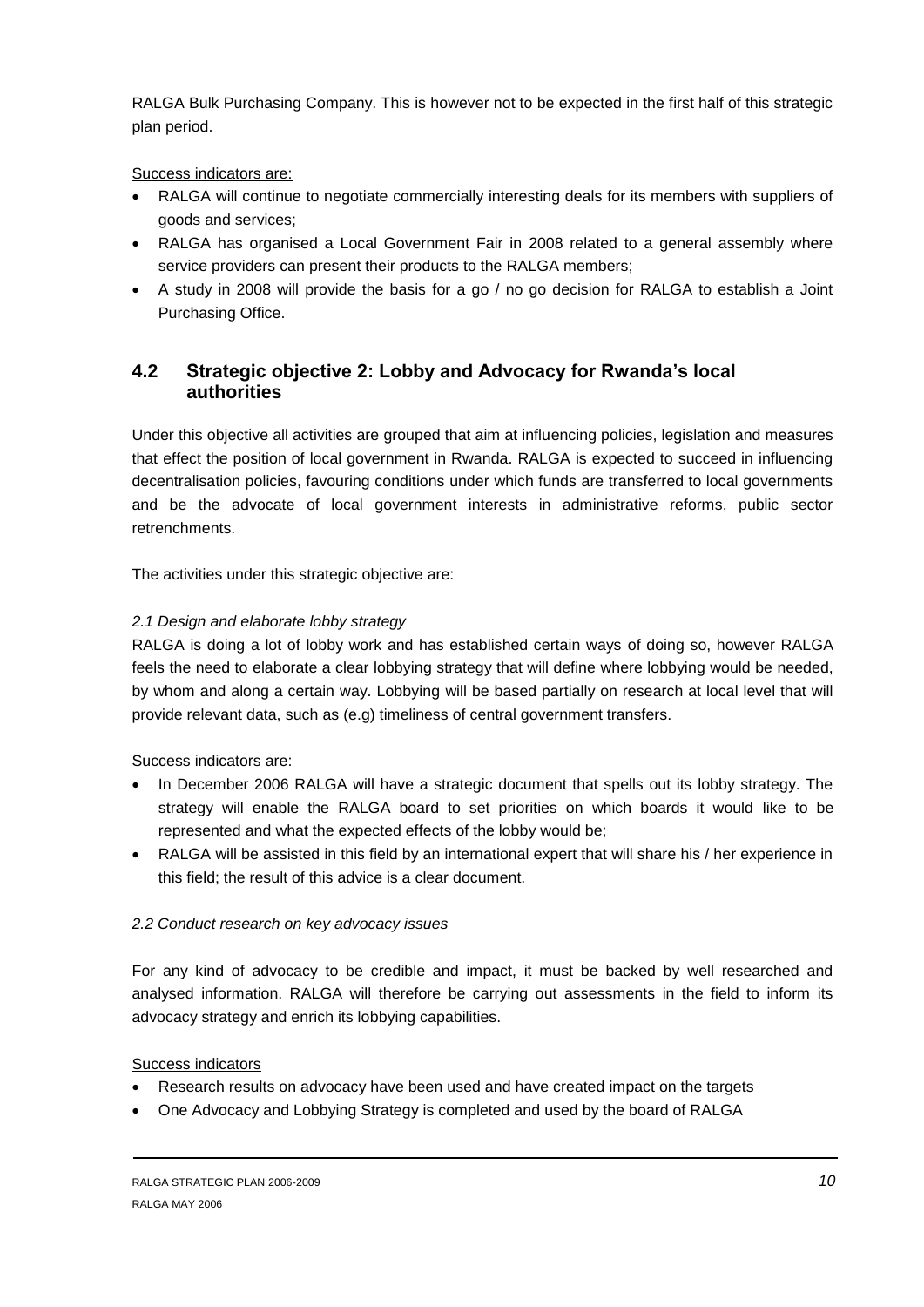## *2.3 Weekly 15 minutes radio broadcasts on local government matters*

Being part of RALGA's communication and advocacy policies, the weekly radio programmes for Local Government in Rwanda will be continued. These programmes serve to inform and debate issues such as the newly adopted legislation, good governance, decentralisation policies and transparency issues.

## Success indicators are:

- At least 40 radio broadcasts will be made on an annual basis on topics of interest for Local Governments;
- There is evidence of positive feedback from listeners to RALGA.

## *2.4 Information, Education and communication activities*

Information communication activities form one of the key components of lobbying among members of RALGA as well as the stakeholders. RALGA will use information gathered and analysed from the field as well as from the stakeholders to inform its members on the one hand while influencing the partners and stakeholders on the other.

## Success indicators

- 30 Districts and the City of Kigali use intranet to communicate and share information on all matters relevant to the Association
- Information on and about RALGA create more understanding to the stakeholders and increase the number of agencies that want to work with RALGA on issues related to the improvement of local governments.

## *2.5 National events and farewell ceremonies*

National events create opportunities to market RALGA while farewell ceremonies create space for lobbying. Farewell activities also allow new members and stakeholders the chance to meet RALGA and explore new partnerships and potential for new and future cooperation. RALGA has, as a matter of advocacy and lobbying tactic, budget, plan and implement these activities as circumstances may require.

## Success Indicators

Participate in only national and international strategic meetings that can market RALGA

## *2.6 Ensure regularly updated website and intranet with members*

Being part of RALGA 's communication policy its website will be a tool for communication with the membership. Only regularly updated websites will keep attracting visitors to the site. RALGA will study the possibility to create an intranet environment in which it exchanges with its membership will be facilitated. It is projected to recruit a communications officer by January 2007 to be in charge of all communication related matters. Recruitment will depend on the availability of funds.

#### Success indicators are: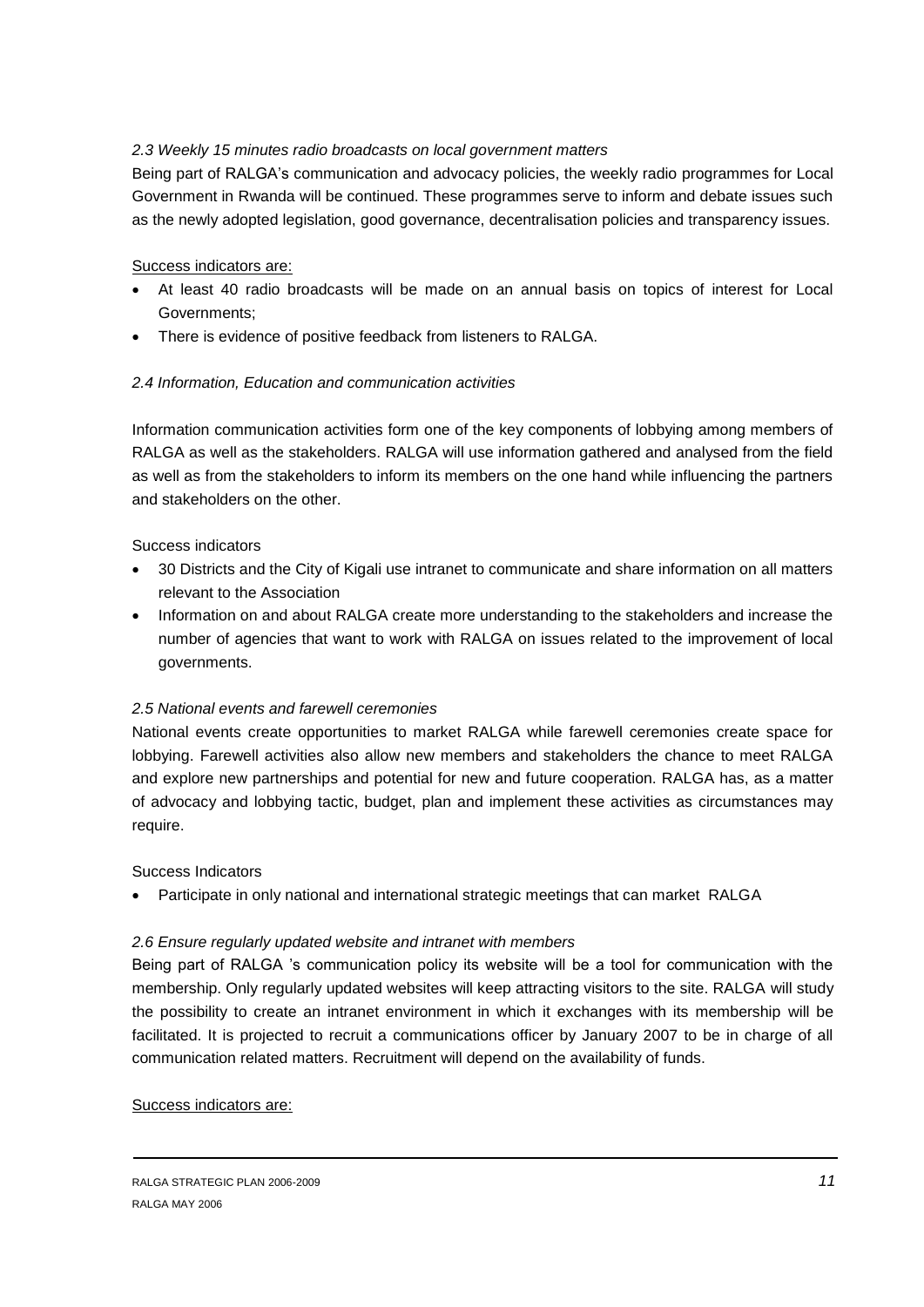- RALGA website is attractive with relevant information for both Local Governments as for people interested in the cause of Local Governments in Rwanda;
- RALGA intranet operational (2008);
- RALGA will monitor from 2007 onwards the number of hits on its website (if technically possible);
- RALGA will recruit a communication officer (2007);
- The website is at least 6 times per year updated.

## *2.7 Organisation of yearly local government competition and award*

In order to strengthen the self-esteem of Local Governments in Rwanda, RALGA has the intention of organising a yearly competition on a specific topic between its members. As example could serve "the cleanest District of Rwanda" – award, "the most innovating citizens participation initiative of the year" – award, or the "best practice on transparency" - award. The contest will be accompanied by radio and television programmes which will positively reflect Rwanda's Local Authorities.

#### Success indicators are:

- A yearly competition is organised resulting in awarding one the RALGA members for its outstanding performance;
- Concomitant radio and television attention will positively highlight Districts in Rwanda.

#### *2.8 RALGA is an active member of (restrictive number of) boards that deal with local governance*

RALGA is actively involved in CDF, National Decentralisation Steering Committee, … It will study the proposition to sit on the District Incentive Fund Committee of the Twubakane Programme, gender and human rights related organisations. RALGA will be consulted by Central Government and parliament and will deliver inputs in new legislations.

#### Success indicators are:

- On the basis of the above mentioned strategy RALGA will prioritise on what boards / steering committees / etcetera it would like to sit (December 2006);
- RALGA staff will assemble the necessary information and do the necessary groundwork for their representative on the boards (ongoing);
- RALGA will have provided important inputs that reflect the stand of Local Governments in legislation (ongoing).

#### *2.9 Produce clear political statements within the RALGA commissions and in the board*

Under Objective 1, activity 2 the need for revitalising the commission structure has been emphasized. RALGA commissions will be very important for its lobby work since they will make the analysis of the situation and take the policy stands.

## Success indicators are:

- The degree to which the commissions are indeed producing clear policy statements;
- Evidence of at least 7 well documented, yearly, cases of RALGA lobby.

#### *2.10 vest in relationship with ministries (marketing of RALGA)*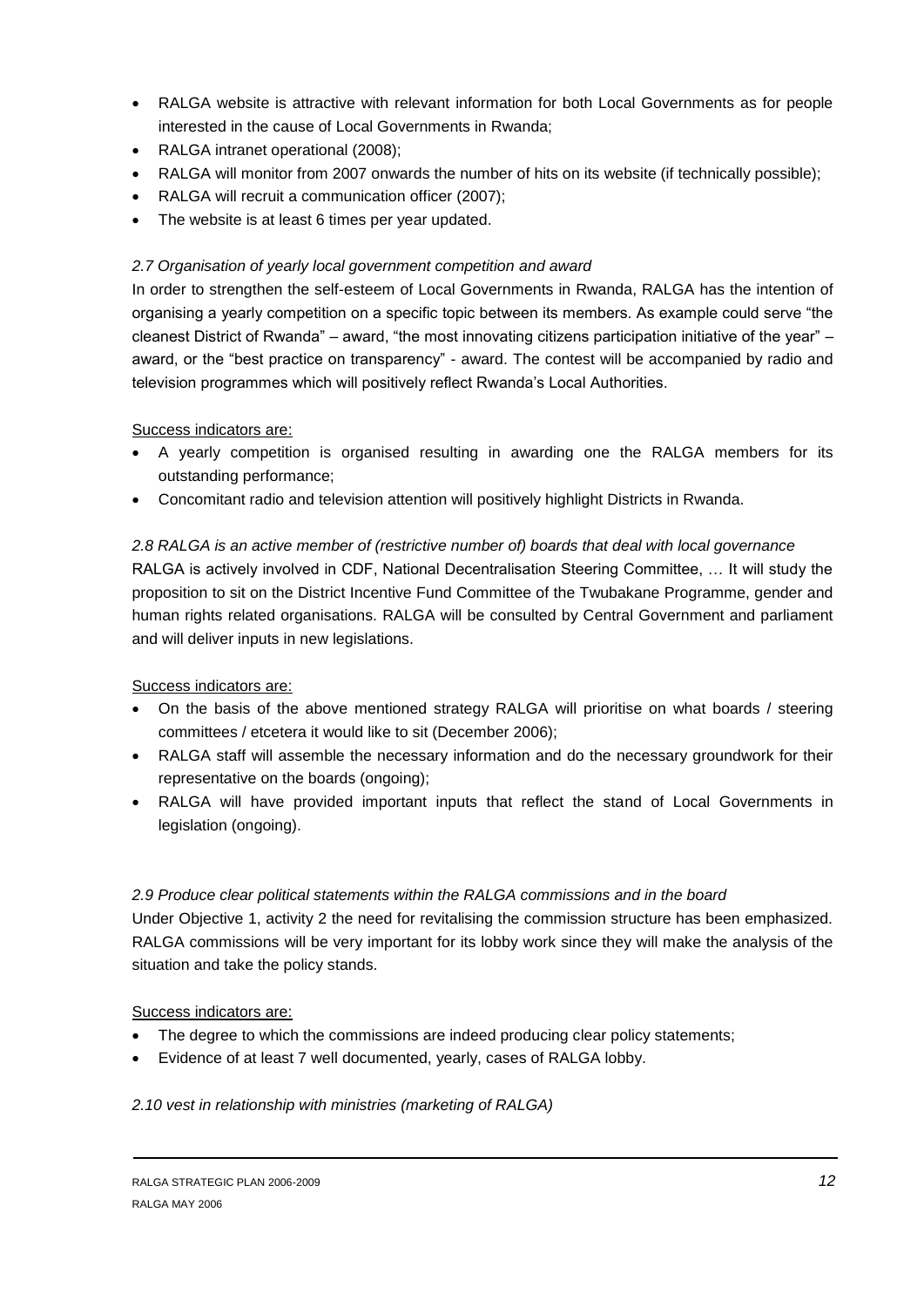RALGA will continue to invest in maintaining its good relationships with Central Government. Especially the relationship with MINALOC and MINECOFIN are of utmost importance for the Districts. RALGA board and staff members will visit and involve counterparts from Central Government in their work.

#### Success indicators are:

 The degree to which RALGA succeeds to have good working relationships with the central government departments.

## *2.11 Invest in relationship with other stakeholders*

Likewise the relationship with civil society organisations and the donor community are important since their voice can sometimes be crucial in matters that effect local governments.

#### Success indicators are:

 The degree to which RALGA succeeds to have good working relationships with civil society organisations and the donor community, sometimes reflected in working agreements and Memoranda of Understanding.

#### 2.12 *Disseminate annual report and other RALGA publication to wider audience*

RALGA will produce an annual report that will serve the dual purpose of informing the donors and the membership on its progress, and at the same time serve as a marketing tool for interested parties in Rwanda and abroad.

Success indicators are:

- Annual report produced yearly
- Annual report is widely distributed.

## <span id="page-12-0"></span>**4.3 Strategic objective 3: Capacity building for local governments in Rwanda**

RALGA has a clear vision on its role in capacitating Local Governments in Rwanda and will spell that out in a strategy paper. RALGA sees its role primarily as a broker between the capacity building needs expressed by its membership and the service providing institutions, donor funded projects and consultancy firms. RALGA will invest in documenting service providers and the quality of their services in a database and likewise it will keep track of the needs at the level of their members. Gender mainstreaming into local government will also form a key component in capacity building for RALGA members. RALGA will document best practices and favour peer to peer exchanges as a way of capacity building. It will link Districts with projects such as Twubakane for gender, SNV for District Development Planning and DED/GTZ for local economic development. RALGA does perceive a role to train newly elected councillors on their roles and responsibilities and overall governance issues (local decision making, participative planning, and accountability). Finally RALGA will study the possibilities to foster municipal partnership relationships as a means to develop capacities through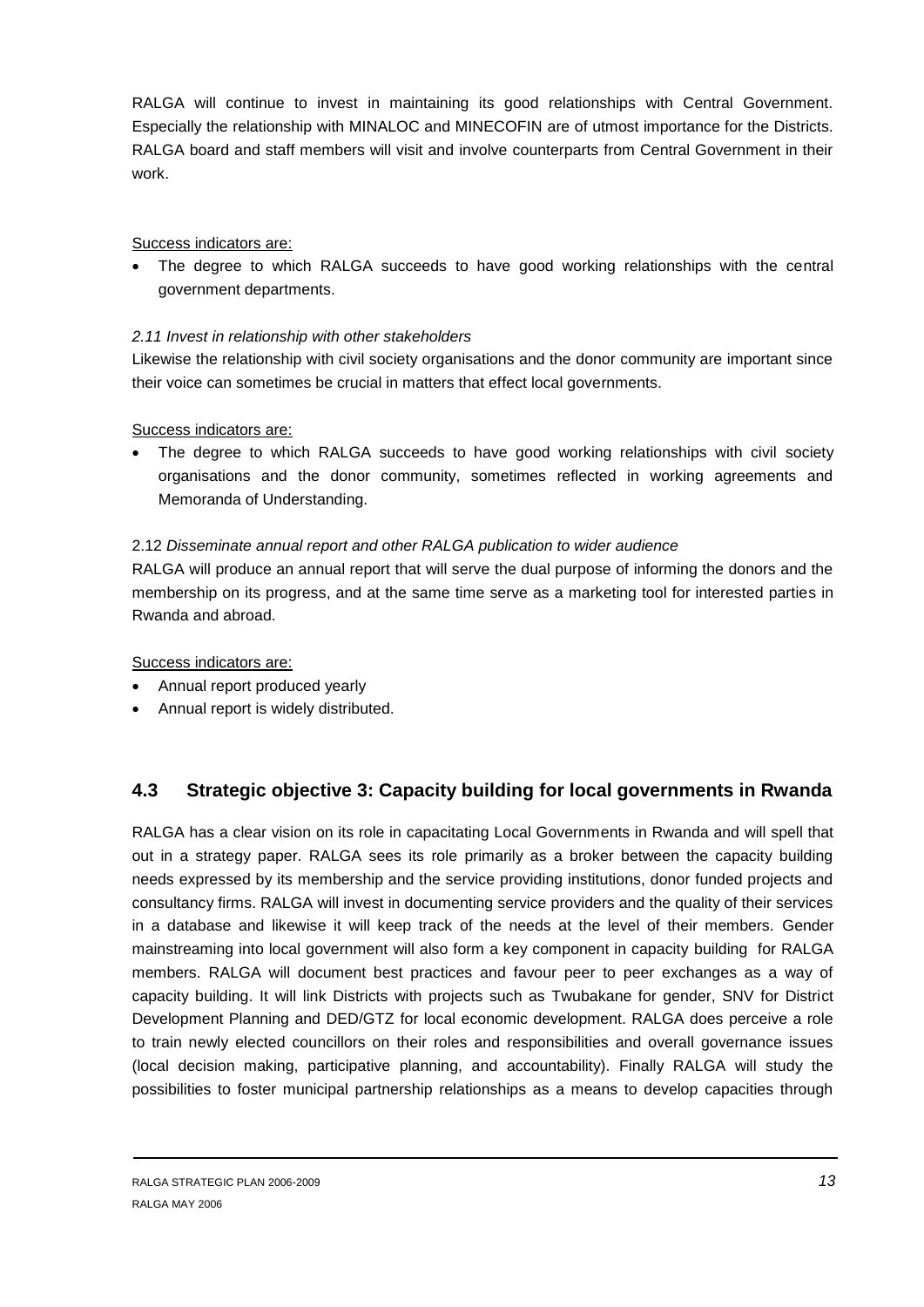District / municipal exchange. The RALGA capacity building officer is sponsored by Twubakane and receives backstopping by VNG International.

The activities under this strategic objective are:

## *3.1 Design a detailed capacity building strategy with action plan*

A capacity building strategy for RALGA will be presented by October 2006.

## Success indicators are:

The existence of a well documented capacity building strategy;

## *3.2 Capacity building of elected officials*

RALGA will develop materials for the newly elected councillors on decentralisation, the related legislation, poverty reduction strategies and on localising the MDGs. It will study how it can make use of the training materials developed by others such as those developed under the SALA IDA project in the former provinces of Butare / Gikongoro, by Twubakane and others. RALGA aims at training at least 2000 councillors (District and Sector levels; chairpersons of the youth committees and the women committees) on a yearly basis.

## Success indicators are:

- The existence of high quality training materials for newly elected councillors;
- At least 80% of the above mentioned target group has been trained during 3 days;
- Councillors are better performing after the training to be testified by District Authorities.

## 3.3 *Procure technical assistance*

RALGA will procure technical assistance to accompany the Association in the implementation of the strategic plan. It is estimated that 12 – 16 weeks of consultancy services on a yearly basis are needed. This might be international, regional or local. RALGA will procure technical assistance in compliance with its procurement policy. TA needs expressed are related to defining a gender policy, HRD policy, Lobby strategy, Communication strategy, Capacity building strategy, general accompaniment, support to commissions and general assembly.

## Success indicators are:

- A contract for Short Term Technical assistance is signed and procured according to RALGA procurement rules and regulations in April / May 2006;
- Terms of references are prepared and consultants reports available.

## *3.4 Development of M&E system for strategic plan*

RALGA will develop a Monitoring and Evaluation system that will enable the association to keep track of the implementation of the Strategic Plan. The M&E system would include a reporting format that will reflect the implementation of the plan. It should enable RALGA to analyse how its follows the plan and, if necessary, why changes in the planning have occurred. RALGA will translate the strategic plan into yearly action plans. RALGA will hire local consultants to monitor the RALGA impact at District level. RALGA will call their donors / partners at quarterly meetings. Two meetings will be dedicated to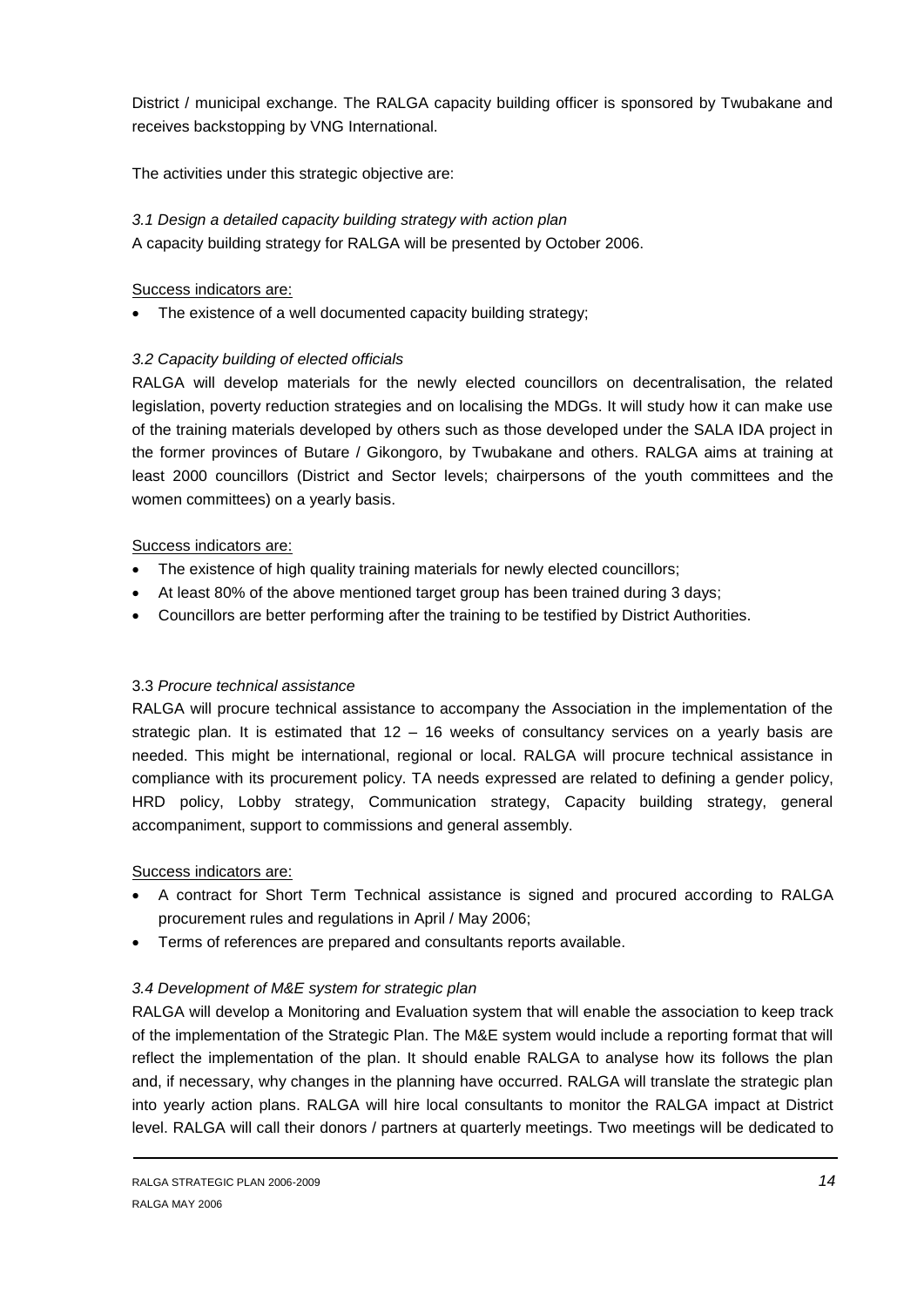the annual plan and annual report respectively. Two other meetings will have a more informal character.

Success indicators are:

- An M&E system is in place by Nov 2006;
- A reporting format for the implementation plan is in place by Nov 2006;
- 6 monthly reports on the implementation of the strategic plan;
- Feed back from Districts through independent evaluators (December each year);
- Quarterly meetings with donors.

## 3.5 *Provide for capacity building of staff*

RALGA will invest in its own personnel by using a proposition of the budget for staff training, teambuilding and a study-tour for the staff to learn from other Associations.

## Success indicators are:

- Staff training is part of Human Resources Policy;
- Number of staff trained and budget spent on training;
- A yearly staff retreat is organised and has contributed to building the team;
- A study visit is organised for the RALGA staff end 2006 / beginning 2007 and a second one in 2008.

## *3.6 Organise technical forums in order to ensure adequate responses to questions of members and facilitate inter-district learning*

RALGA will organise specialised forums and peer groups with representatives from the Districts that will favour peer to peer exchange between people of the same function (District Auditors, Executive Secretaries et cetera).

Success indicators are:

- The number of specialised forums that have been organised;
- The feedback from the participants on the usefulness of the exchanges;
- The number of forums that will be organised by the same peer groups;
- At least 200 people have participated on a yearly basis in specialised forums.

## *3.7 Accumulate best practices, develop benchmarks on service delivery and disseminate them*

RALGA will document best practices and develop benchmarks for District performance that will be disseminated through the communication channels that have been mentioned under specific objective 1.

## Success indicators are:

- The existence of well documented best practices;
- Dissemination of best practices through RALGA channels of communication.

*3.8 Assume and make operational the intermediary role that RALGA plays between the demand of Districts and the supply by training institutes, NGO's and consultancy firms (including establishment database)*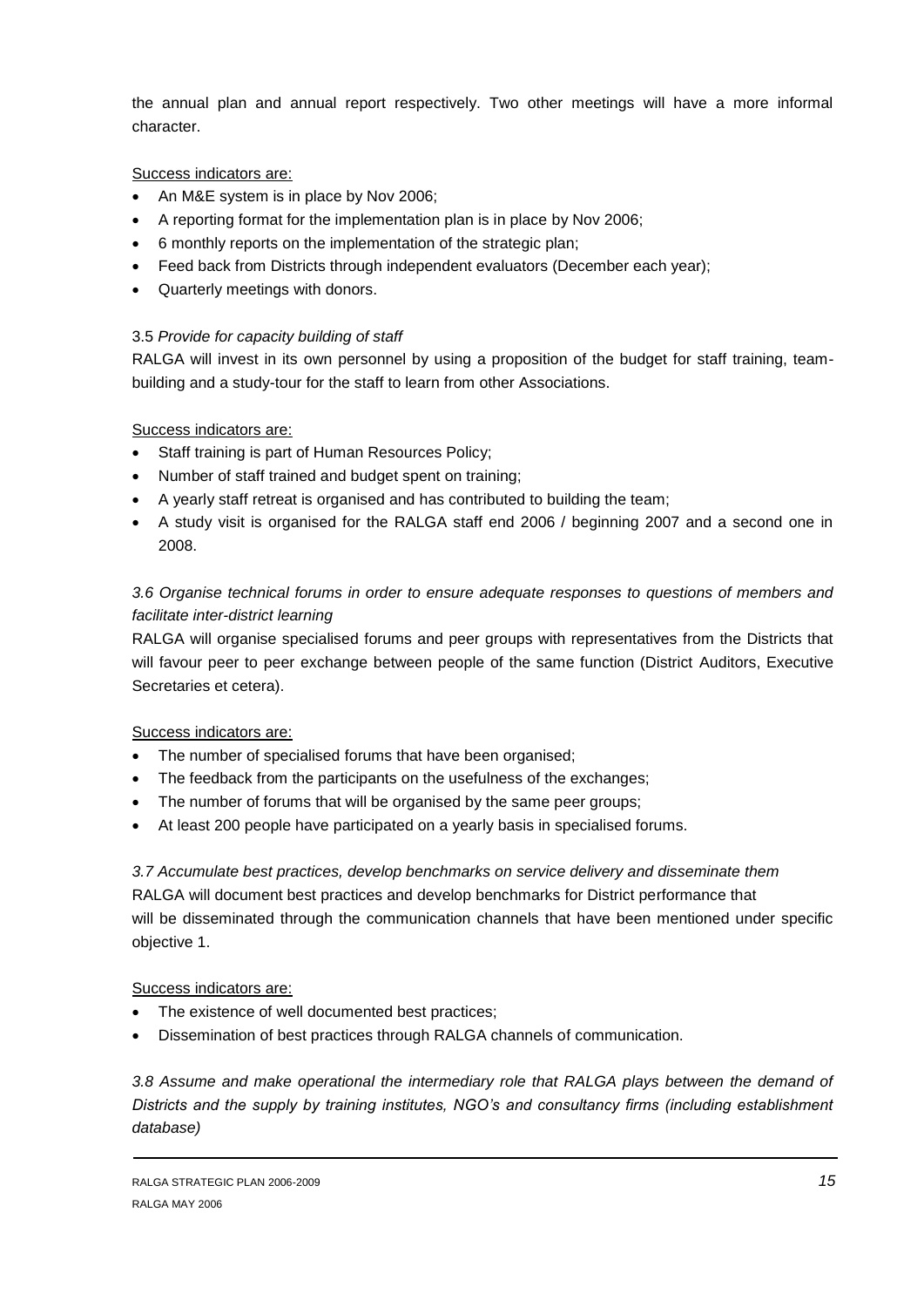Success indicators are:

- RALGA has coordinated a SWOT analysis of District capacities and a needs assessment for capacity building support amongst its members within framework of Twubakane program;
- RALGA has developed a database where it keeps track of training and capacity building suppliers and will document the satisfaction of its members on the training provided;
- A clear capacity building plan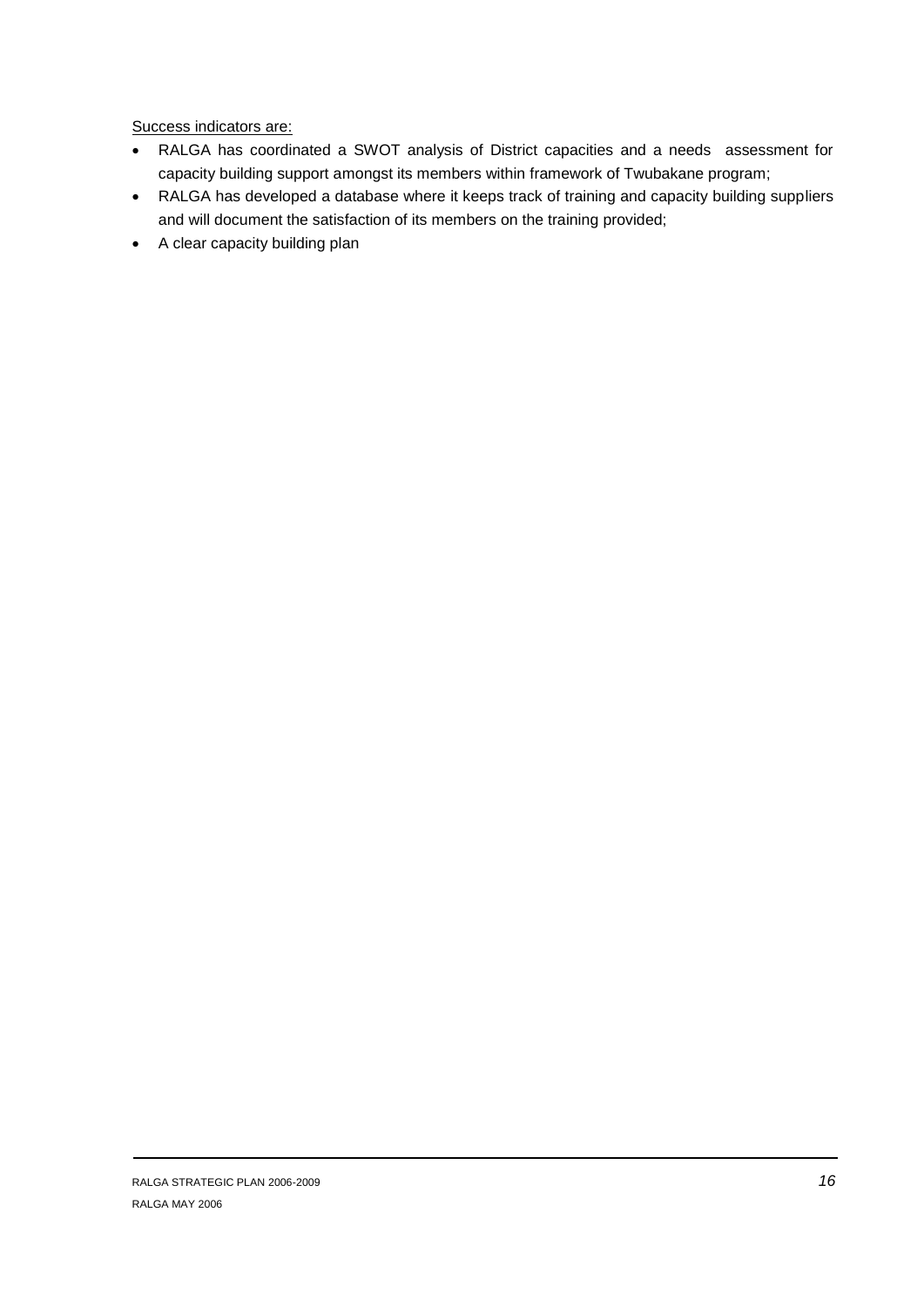- There is evidence that RALGA has successfully linked demand and supply in at least three occasions per year;
- RALGA participates in initiatives by others (or might even organise itself) to coordinate and harmonize capacity building activities.

#### *3.9 Facilitate partnerships of Rwandese local authorities with local authorities elsewhere*

In many countries national local government associations play an important role in facilitating partnerships between local authorities all over the world. Exchanging on specific municipal related topics is a recognized way of capacity building.

#### Success indicators are:

- RALGA have made an inventory in 2007 of existing District partnership relations;
- RALGA will have liaised with UCLG and northern RALGA 's such as VNG, SALA IDA, etc.. to try to match Rwandese Districts with cities and local governments elsewhere.

## 3.10 *Local economic development programme*

RALGA has entered into agreement with DED to create a unit on promotion of Local Economic Development in RALGA. Under this agreement two people (1 DED/GTZ, 1 local counterpart) will be placed within the organisation. The ultimate aim is poverty reduction through the promotion of local economic development. Work will be undertaken in pilot Districts in the Eastern Province where GTZ sponsors local development. Under this agreement a roadmap for the creation of a RALGA consultancy services will be developed.

#### Success indicators are:

- A placement of two advisors in RALGA (May 2006);
- Successful public-private initiatives are developed (2007);
- A roadmap for RALGA Consult is developed (2007);
- The first paid services by RALGA consult by 2008.

## *3.11 Recruitment of new staff*

As part of capacity building and staff development, RALGA needs to recruit staff competent enough to implement and its strategic plan. Currently, RALGA's organisational structure is not fully filled with the recommended number of staff. As the financial resources become available, RALGA will recruit the remaining staff in the coming year(s).

#### Success indicator

Four new staff recruited by of 2008

## *3.12 Gender programme to integrate gender in District Development Plans and to emphasize the involvement of women in governance as an affirmative action*

RALGA will maintain a strong focus on affirmative actions that support women political leaders and councillors and to mainstream gender in District Development Plans. RALGA 's Gender Program Officer will contribute in the elaboration of the gender strategy and develop yearly action plans. RALGA has received funding from CIDA until may 2007 for this programme. RALGA will furthermore liaise with projects such as Twubakane to ensure maximal impact of its gender programme. The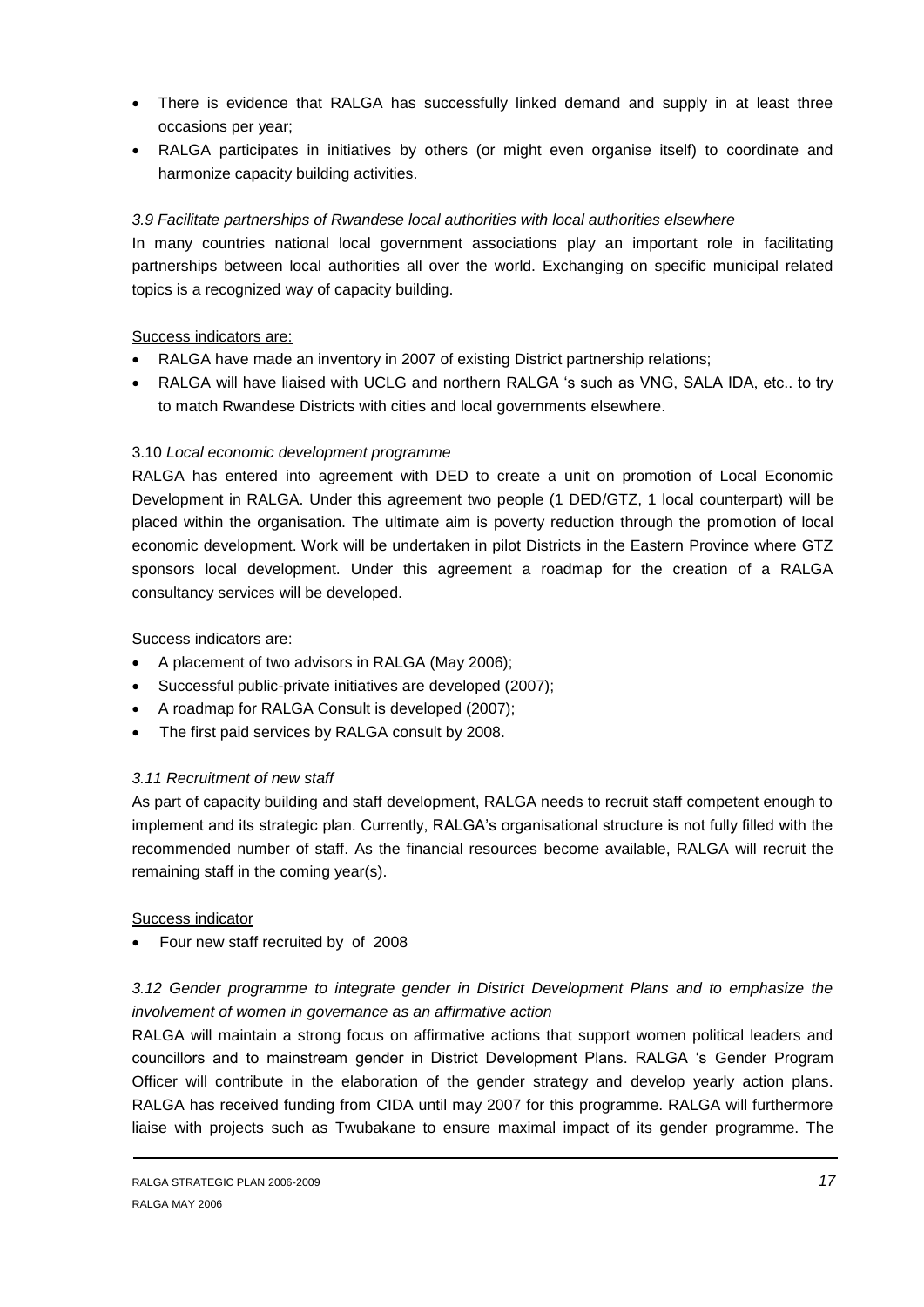strong involvement of RALGA during the 2006 local elections has contributed to high percentage of female local politicians.

Success indicators are:

- RALGA has a gender strategy in local government by June 2006 and action plan that is endorsed by its general assembly by December 2006 and includes activities such as leadership training and gender planning for councillors and District staff;
- On a yearly basis at least 310 male and female councillors and District staff trained on gender mainstreaming in development planning, gender analysis and gender budgeting;
- Specific RALGA activities result in strong support for elected female councillors and executives;
- Gender notions are mainstreamed within the organisation testified by a presence of at least 40% women in RALGA's political structure, personnel and gender paragraphs in all its policy documents.

## <span id="page-17-0"></span>**4.4 Strategic objective 4 : RALGA manages to be an effective and efficient membership organisation**

This activities under this objective aim at a well run RALGA administration. The ideal picture portrays a well located RALGA office manned by a staff that is motivated and above-all committed to strengthening local government in Rwanda. RALGA disposes of a management that has vision and is able to delegate responsibilities to its staff. RALGA is visible for its membership and professional in its services. The RALGA secretariat is capable of monitoring this strategic plan and report thereon. Also the finances of the organisation are properly managed and accounted for. The activities are:

## *4.1 Build multi-purpose office with library / resource centre*

## Success indicators are:

- RALGA has constructed its multi-purpose office by 2007;
- RALGA library / resource centre is frequently made use of by local government personnel, students and others.

## *4.2 Develop ICT network in office*

Success indicators are:

 RALGA disposes of an internal network that will facilitate internal communication, shared documents and products by 2007.

## 4.3 *Ensure high quality staff*

The strengths of the Association depends on the quality of the staff. RALGA currently disposes of a highly qualified staff. It is projected to recruit a Finance and Administration Manager and cashier by April 2006 and a policy officer in charge of communication by January 2007.